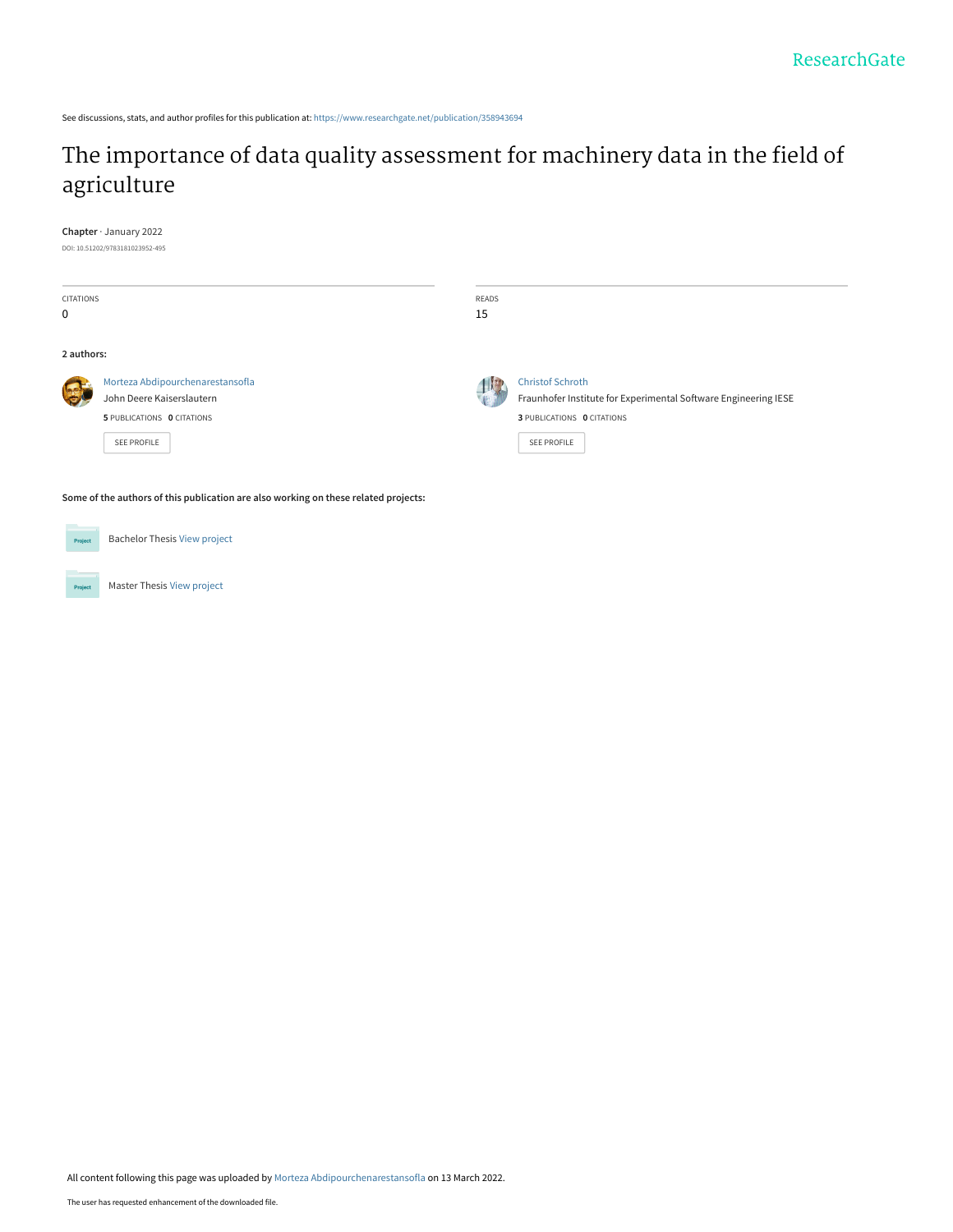# The importance of data quality assessment for machinery data in the field of agriculture

M.Eng **Morteza Abdipourchenarestansofla**,<br>John Deere, Kaiserslautern; M.Sc. **Christof Schroth**,<br>Fraunhofer IESE, Kaiserslautern

# **Abstract**

In the field of agriculture, particularly in the horizon of farming 4.0, more and more smart sensors are being used and telematics brought lots of machinery data production in agricultural. The data obtained can help the farmer with optimization or decision support by means of Artificial Intelligence. In the horizon 2020 Demeter project, we develop a job cost system which aims to enable calculating site-specific costs for fertilization and plant protection applications. Telematics machinery data are leveraged for developing the system. As such field operation data are complex and contaminated by various sources of measurement and documentation errors, it is crucial to have an appropriate Data Quality approach which can reveal issues in such data. In this work we present concrete quality challenges in geospatial machinery sensor data and their metadata documentation, and how we check them based on ISO 25012 and ISO25024 standards via an automated data quality assessment service.

# Introduction

Field operations data acquired by agricultural machineries in precision agriculture (PA) provides ever-increasing opportunities for sustainable crop production system, pushing frontier in agricultural economics, and support in designing better agricultural policy. Such data can also be referred to telematics data. Machine telematics data in agriculture includes both fleet data and field operations data [1]. The application for which agricultural machinery is used in precision crop farming is ranging from fertilizer and chemical applications, seeding/planting which are pulled by tractor, and harvest operations. As argued by Carletto et al. [2], despite tremendous progress in agricultural data production, large gaps remain in terms of availability and quality of agricultural data. Although PA supports sustainable crop production system, its usability and feasibility demand high-quality data that ensure the traceability of performance and support in making informative decisions [3]. By studying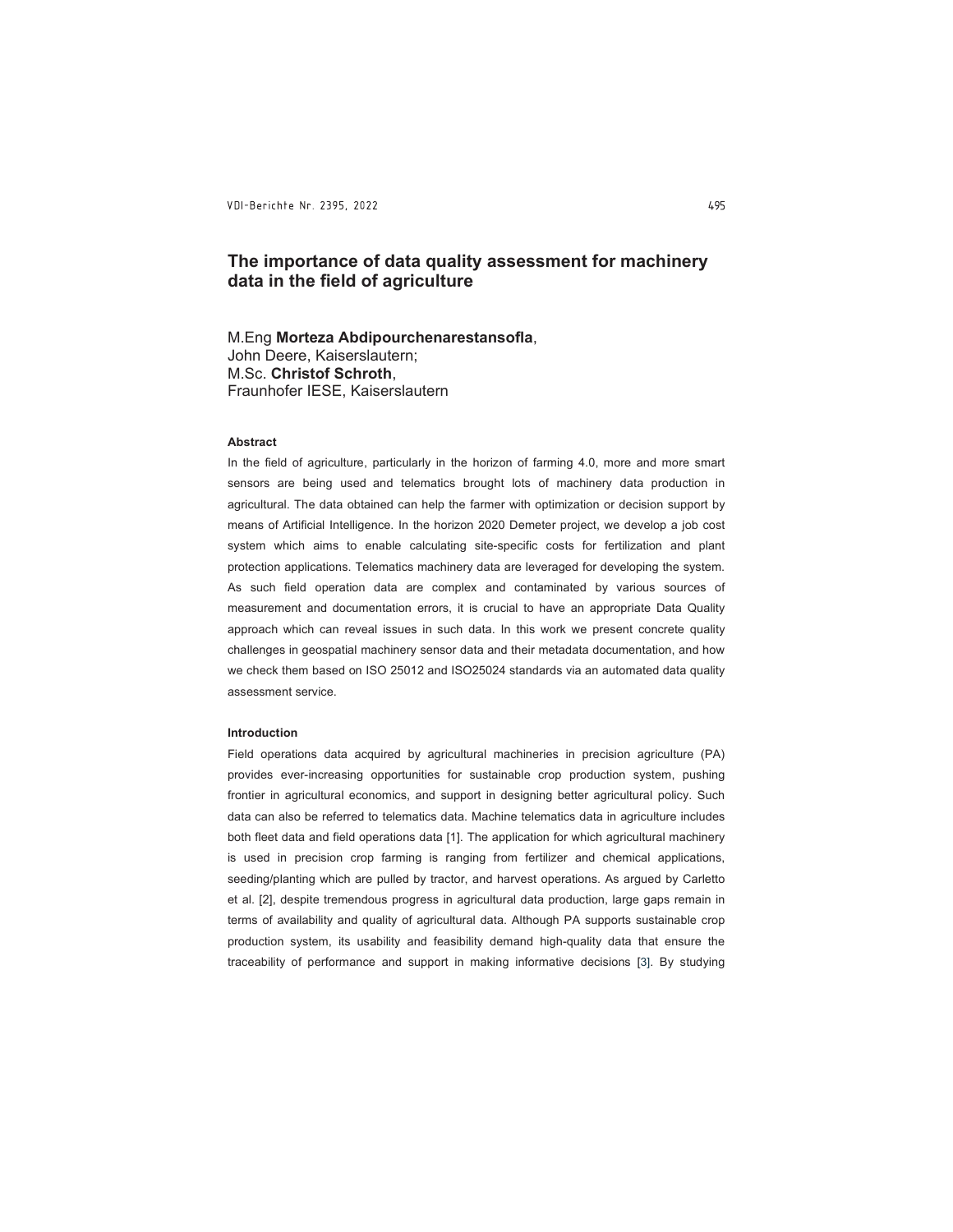relevant literature, we found only one recent review paper in the domain of PA that mentions data quality explicitly as a problem in arable farming [4]. There is also a study by Zhang et al. [5] on improving the accuracy of the quality of fertilizer applicators in terms of location accuracy and the time lag switching between different rates for nitrogen to be applied. Generally, the topic of data quality in agriculture is mostly addressed with an economic and geospatial point of view, more particularly focusing on GIS and Remote Sensing data quality [2, 6, 7]. Such studies emphasize on positional and the thematic accuracy of geospatial observation. Corrupted data, missing data, or data points outside a valid range or exceeding credible boundaries must be detected, and appropriate countermeasures like data imputation need to be utilized to avoid misleading results and wrong decisions. Data quality dimensions are including but not limited to accuracy, completeness, and consistency [3, 8]. In this study, we emphasize the need to assess data quality for field operation data and briefly describe our approach to address some of the challenge.

#### Machinery PA data and quality challenges

Increasing data quality should be motivated based upon applications that properly quantify and communicate the value of data with simple and accessible metrics of impact. This section aims to investigate data quality issues for machinery data which are being used in H2020 Demeter project<sup>1</sup> in a use case (pilot 2.2). This use case develops a job cost calculation system which aims to support the farmer by automating cost calculation associated to a given field operation. This technology, its reliability and accuracy, requires high-quality data that avoids misleading results. The system leverages telematics machinery data with the scope of fertilizer and chemical applicators in small grain. The chemical and fertilizer applications take place several times during the season. In such applications, the sensors measure the applied rate (e.g., kg/ha) which is applied by spreader or sprayer pressure. The observation is associated with a geometric representation of the applied product and machine related performance such as "swath width", "section id" etc. To assess the quality of telematics machine data, we define two categories:

1) Global positioning and sensor readings quality

Machinery data are contaminated with various sources of errors, such as measurement location [9], operation dynamic, field geometry, speed changes, and sensor deficiencies [10]. These influencing factors can potentially lead to measurement errors in the observation. The positioning accuracy can be disturbed by multiple factors such as atmospheric effects,

 <sup>1</sup> https://h2020-demeter.eu/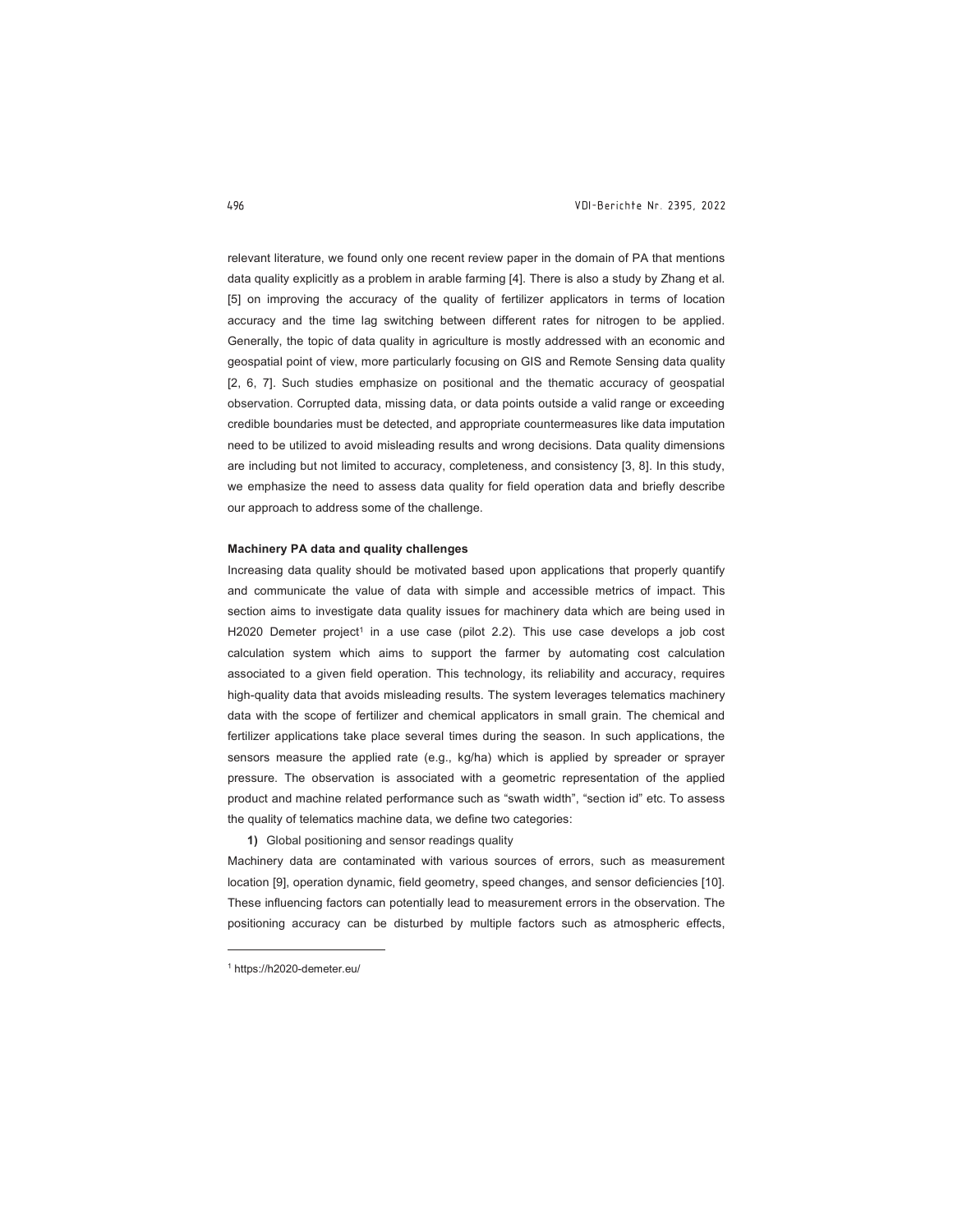multipath effects, etc. [11]. Such errors result into unrealistic applied rate and observation that are appeared to be outside the field boundary.



Fig. 1: Three different application operations applied in three different dates on a single field with Winter Barley Crop, season 2021.

In Fig. 1 the measurement location of some of the observations are outside the field boundary which is not desirable because this means that for example Nitrogen is applied outside the field boundaries. This might be due to the operator error or unstable GPS connectivity. To demonstrate measurement quality in the applied product rate for the three field operations (see Fig. 1), we provided an overview in Table 1. Sometimes the sensor readings for "applied rate" for each location might not match the desire/target rate which was defined by the farmer. In addition to that, there are observations with zero "applied rate" and in case this differs from the "target rate" it might be due to sensor deficiency. Due to the dynamic nature of the operation and the environmental factors mentioned above, the sensor is sometimes not able to read the exact applied rate for each location.

|                   | min-max      | min-max       | Number of data                  | Zeros-          |
|-------------------|--------------|---------------|---------------------------------|-----------------|
| Product-name      | Applied rate | Target-rate   | points<br>measured by<br>sensor | applied<br>rate |
| Kalkammonsalpeter | 0-660 kg/he  | 220-220 kg/he | 8935                            | 2%              |
| Kalkammonsalpeter | 0-660 kg/he  | 220-220 kg/he | 9301                            | 2.20%           |
| Tank Mix          | 166-364 l/he | 168-237 l/he  | 8205                            | 0%              |

Table 1: Statistical summary of three-applications in one season for one field,

2) Metadata documentation and quality related to operator input and adoption to the technology.

The documentation/metadata of the sensor readings to each field, each crop season, and each field operation requires a consistent logic which can also ensure validity, accuracy,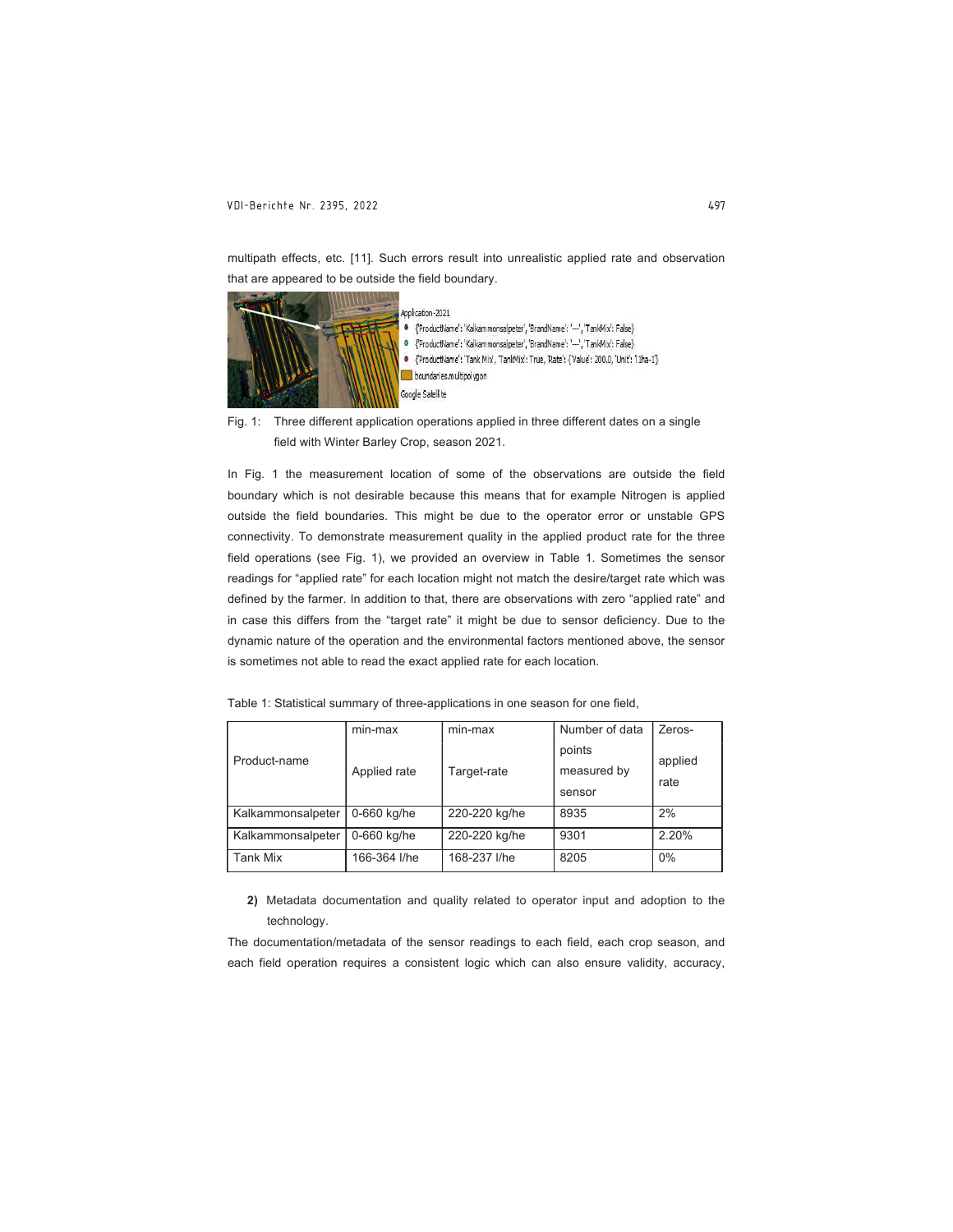completeness, and uniqueness of the data. The farmer skills have a large impact on data quality. He/she needs to know how to operate with advanced PA equipment, so the mistakes won't affect the data quality. For instance, in planning a spraying application an operator can make mistake in inserting a wrong name for a chemical product and may forget to provide information for the product brand. In this research with our corporate farms, we observed several field operations containing such typical mistakes which result into bad data quality in terms of completeness. During metadata quality profiling we found that "crop-season" is not consistent in metadata in almost 60% of the data. For instance, there were two different machines operated on a field with a span of few days for a fertilization application, where the first machine documented "crop-season" as e.g., 2020 but the second machine as 2021.

#### Approach for data quality assessment of structured data in PA

To address the challenges described above, we studied the ISO 25012 and 25024 standards. Three interviews with subject experts are conducted. In the first round, we asked which dimensions are relevant to their applications and the interviewees explicitly needed to rank their most important dimensions. After the first round of interviews, the most important dimensions turned out to be consistency, accuracy, and completeness. Taking a closer look at the ISO 25012 standard the dimensions can be split in two areas, inherent and system dependent point of view. Our three most important dimensions are all from the inherent point of view. Other important results of the first round are:

- Each measurement result should be scored, i.e., a number between 0% (bad data quality) and 100% (appropriate data quality),
- The results must be provided in a machine-readable format (e.g., JSON) to process the data in an automated fashion,
- The data quality assessment should be held flexible to meet users' need,
- For numerical values, statistical values (mean, median, quantiles and so on) must be delivered right at hand,
- Visualisations (e.g., histograms) are obligatory.

There is a need to decide automatically whether the data should be taken for further analysis or not. For example, corrupted data or measurements that contain outliers should be removed before the job cost calculation starts. The data quality service should have some flexibility to meet specific user needs, e.g., the completeness of the data, the user should be able to specify parts that are relevant for further analysis and can neglect unnecessary ones. For numerical values, it is often necessary to check if they are accurate, e.g., they need to be in a pre-defined interval. For the job cost calculation, this interval can be provided by the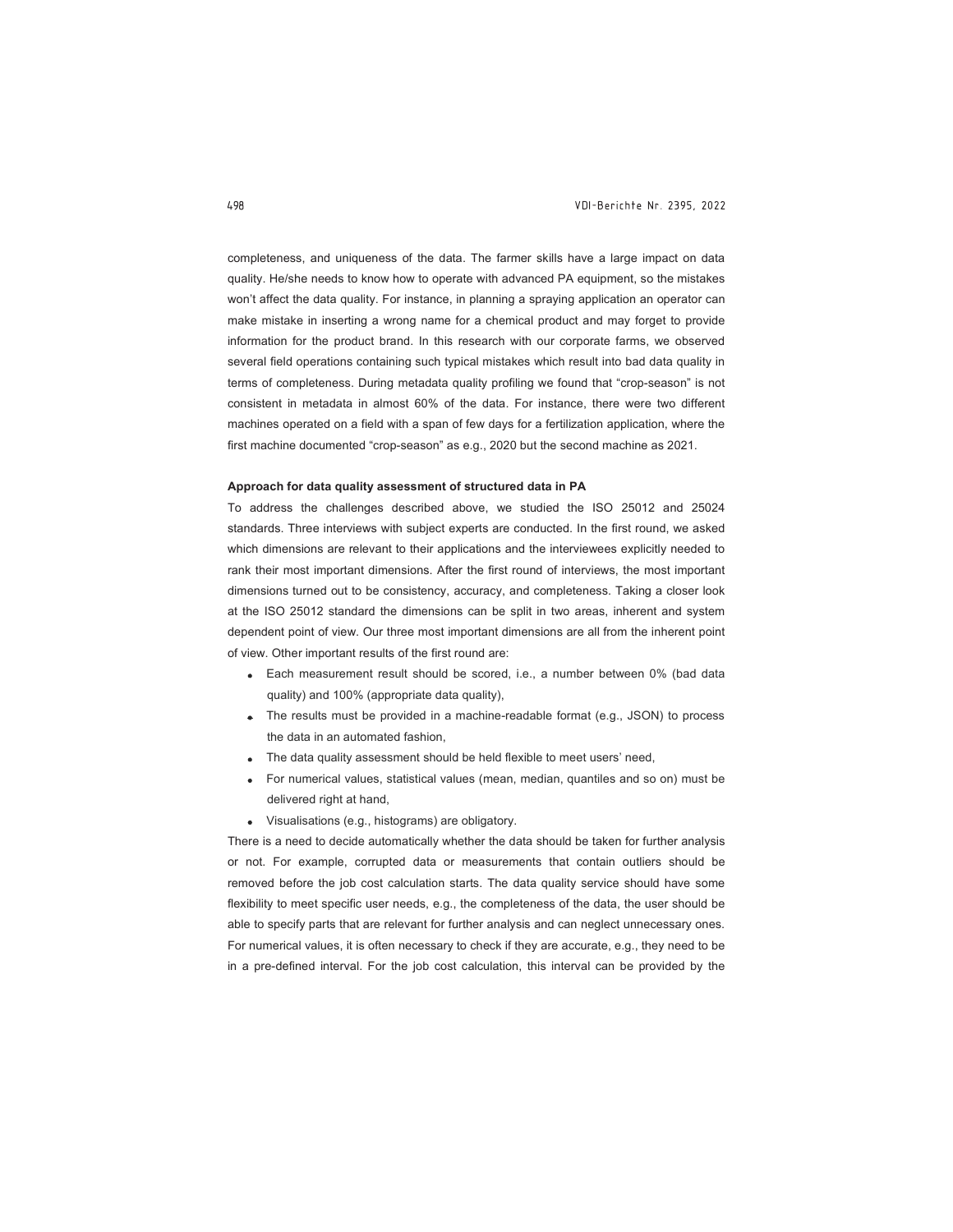operator through the "control rate" plus an offset based on expert opinion. Visualizing the results of the data quality assessment helps to understand the cause of poor data quality. Based on the interview results we implemented a data quality assessment service to identify the issues described in the previous sections, focussing on the inherent point of view of the data. In the follow-up interviews, we asked which metrics are the most relevant ones for their work and to which dimension a metric belongs. According to the results of these interviews, we implemented 21 metrics to measure the different data quality dimensions (4 related to accuracy, 8 completeness, 2 consistency, 5 credibility, 1 precision, and one addressing understandability). An illustration of the process can be found in Fig. 2.



Fig. 2: Procedure of the data quality analysis. The measurement specification is provided as a JSON file.

This service can be used to assess the quality of machinery data including structured data such as JSON files and ESRI shapefile, The test phases are started, and improvements of the service are expected until the end of the Demeter project.

# Next steps

By the end of the Demeter project 2023, we will have one solution for the job cost calculation considering the results of the data quality assessment service. The integration of it in the ecosystem of the Demeter. Also, the data quality assessment service will be applied and tested in two other use cases. For example, another use case focusses on engine monitoring data for which it is important that the records do not have any gaps in time. We expect that based on the feedback, adjustments of metrics or implementations of new ones of the data quality assessment service are needed. Furthermore, by considering new environmental settings and systems, other data quality dimensions might be more important, e.g., compliance, confidentiality, and availability. In a long-term perspective, there is a need for appropriate countermeasures in case of missing data. For example, if values in the "target rate" column contains only zero values due to an error, the values must be replaced by average values.